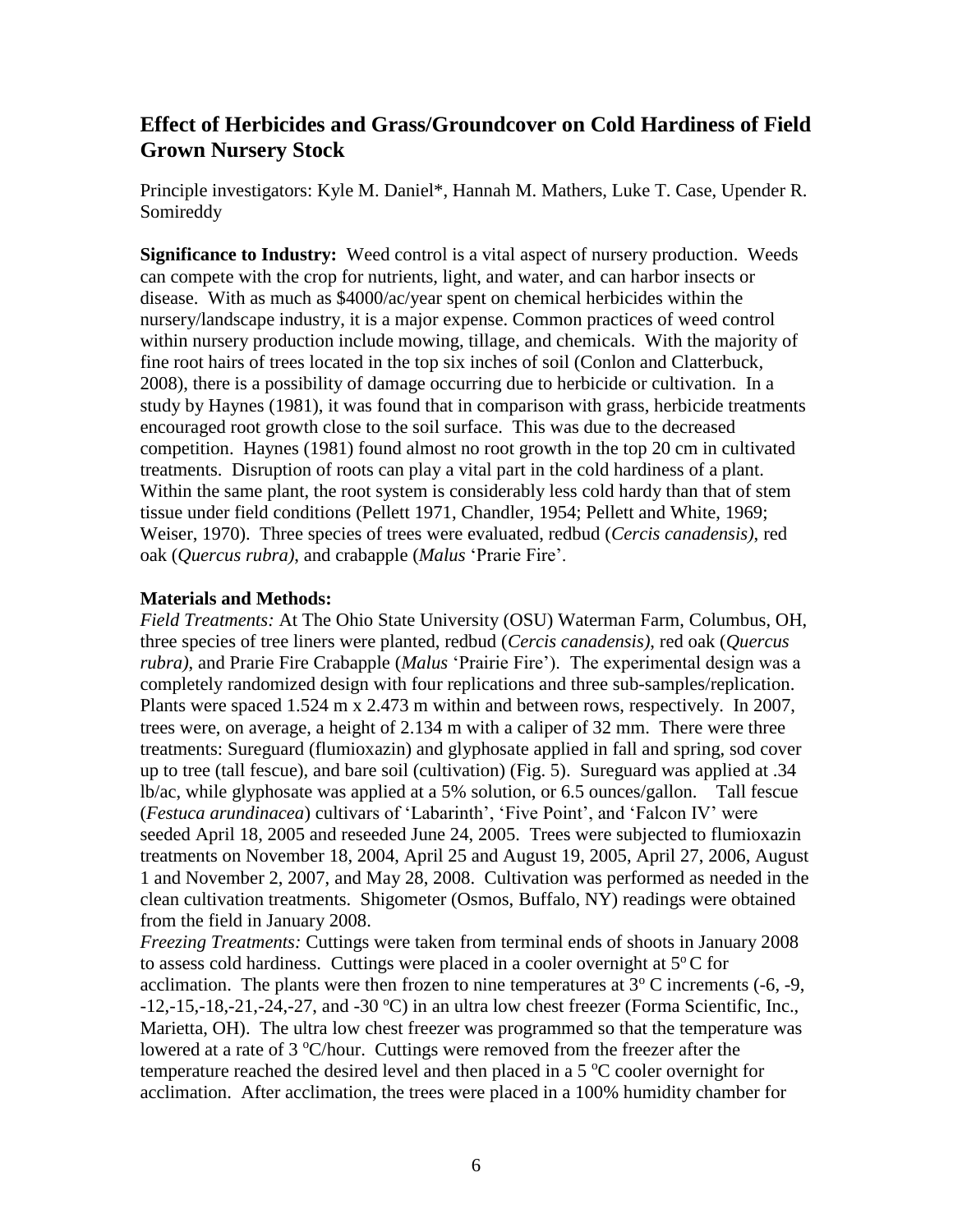seven days. Visual observations were then conducted on a scale of one to five (one being no damage, intact, green cambium layer; five being dead, brown, non-intact, cambium layer). Visual observations were subjected to ANOVA using the GLM procedure within SAS® (SAS Institute, Inc., Cary, NC, 2000). Fisher's least significant difference was used to compare means with  $\alpha \leq 0.05$ . The Type II Sum of Squares analyses was performed and graphs were produced in Excel from the analyses. All factors were considered fixed effects; therefore all terms were tested for significance against the error mean square.

## **Results and Discussion:**

The three species each had an increase in visual ratings (reduction of green tissue) as the temperature decreased.  $-18 \degree C$  was the temperature at which each of the species began to exhibit necrotic tissue. In redbud, cultivation and herbicide treatments were significantly more cold hardy than that of the grass covered treatment (Fig. 1). For crabapple, cultivation was significantly more cold hardy than that of the grass covered treatment with regard to visual ratings (Fig. 1) and shigometer readings (Fig. 2). These findings correlate with Haynes (1981), who states that, in comparison with grass, herbicide treatments encouraged root growth close to the soil surface. Haynes (1981) also found almost no root growth in the top 20 cm in cultivated treatments. Conlon and Clatterbuck (2008) state that the majority of fine root hairs are located in the top six inches of soil. Competition of the fine root hairs of the crabapple and redbud, with the grass roots led to a decrease in cold hardiness with the grass covered plots. Observations were made in the spring of 2008, which indicated less flowers on redbud in the grass covered plots, compared to that of herbicide and cultivated plots. This could be due to water competition with the grass cover.

## **References:**

1. Chandler, W.H. 1954. Cold resistance in horticultural plants: a review. Proc. Amer. Soc. Hort. Sci. 64:552-572.

2. Conlon, Hubert, and Clatterbuck, Wayne. 1999. Fertilizing Landscape Trees. University of Tennessee Extension Bulletin. No. SP 548.

3. Haynes, R.J. 1981. Effects of soil management practices on soil physical properties, earthworm population and tree *root* distribution in a commercial apple orchard. Soil and Tillage Research. v. 1. (3), p. 269-280.

4. Pellett, H. 1971. Comparison of cold hardiness levels of root and stem tissue. Can. J. Plant. Sce. 51. pp. 193- 95

5. Pellett, N.E. and White, D.B. 1969. Soil air temperature relationships and cold acclimation of container-grown *Juniperus chinensis* 'Hetzi'. J. Amer. Soc. Hort. Sci. 94:453-459

6. Stergios, B.G., and Howell, Jr. G.S. 1973. Evaluation of viability test for cold stressed plants. Michigan Agricultural Experiment Journal Article. Number 6241.

7. Weiser, C.J. 1970. Cold acclimation and injury in woody plants. Science 169: 1269- 1278.